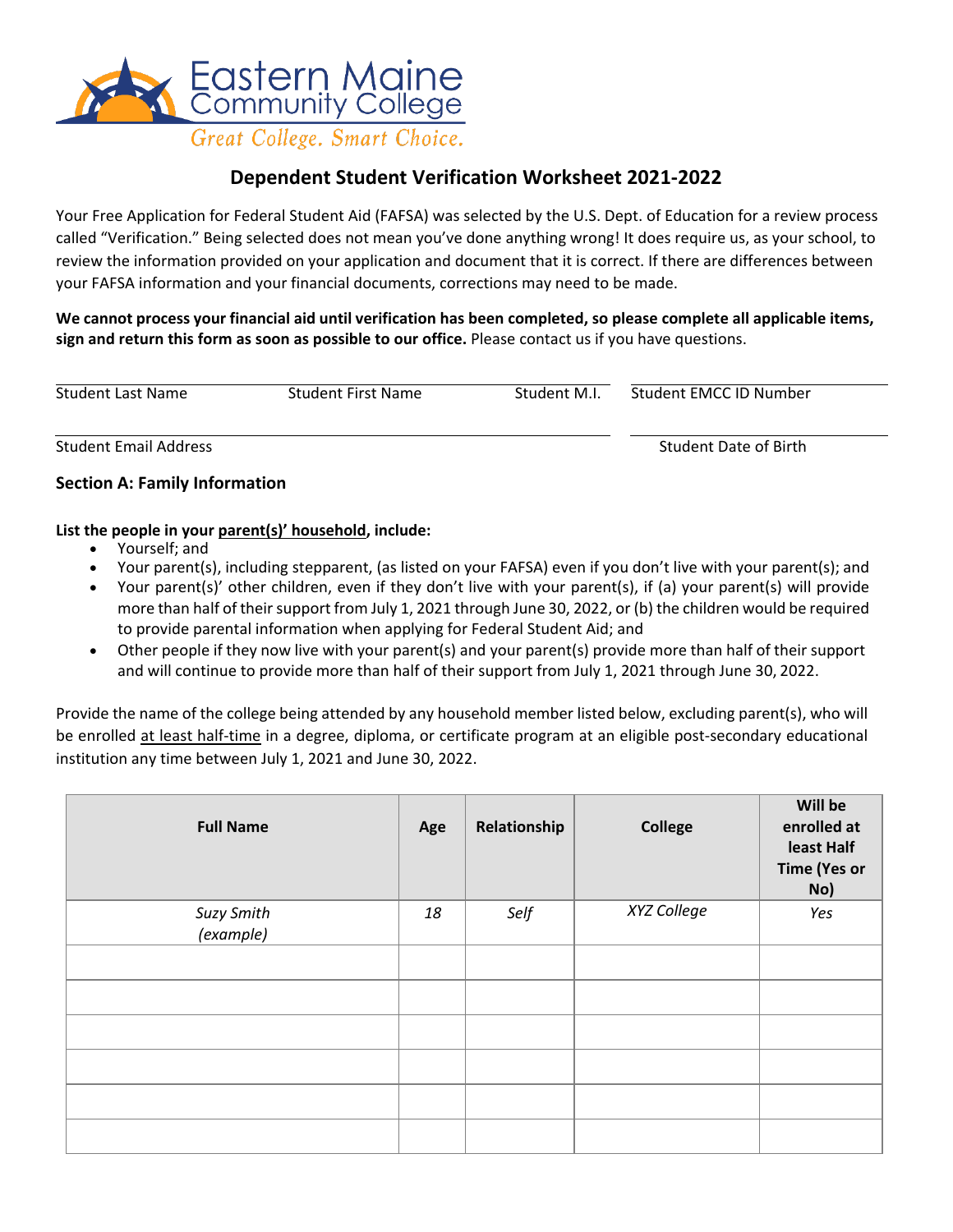### **Section B: Student and Parent Income for Work Information**

**Did you or your parent file taxes for 2019?** If so, using the IRS Data Retrieval Tool is the best way to verify tax information. For more information on this tool and how to use it, see page 3.

### **Student Income from Work - Check the ONE box that applies:**

- □ I filed a 2019 federal income tax return and used or will use the IRS Data Retrieval Tool within the FAFSA to transfer my 2019 IRS income information into my *FAFSA*.
- $\Box$  I have filed or I am required to file a 2019 federal income tax return and I am unable or choose not to use the IRS Data Retrieval Tool within the *FAFSA*. **I have attached my 2018 IRS tax return transcript.**
- □ I was employed in 2019 and I did not file and was not required to file a 2019 Federal Tax Return. **I have attached my 2019 W-2s from all employers and completed the box below.**

| 2019 Amount Earned | W-2 Attached?                    |
|--------------------|----------------------------------|
|                    | Required if provided by employer |
|                    |                                  |
|                    |                                  |
|                    |                                  |
|                    |                                  |
|                    |                                  |

□ I have not filed and I am not required to file a 2019 federal income tax return and I had no income earned from work in 2019.

#### **Parent Income from Work - Check the ONE box that applies:**

- $\Box$  My parent(s) have filed a 2019 federal income tax return and used or will use the IRS Data Retrieval Tool within the *FAFSA t*o transfer 2019 IRS income information into my FAFSA.
- $\Box$  My parent(s) have filed or are required to file a 2019 federal income tax return and were unable or choose not to use the IRS Data Retrieval Tool within the *FAFSA.* **I have attached my parent(s)' 2019 IRS tax return transcript(s).**

 $\Box$  My parent(s) were employed in 2019 and did not and are not required to file a 2019 Federal Tax Return. **I have attached my parent(s)' 2019 W-2s, completed the box below, and attached as my parent(s)' 2019 IRS Verification of Non-filing Letter (See page 3 for instructions on how to obtain an IRS Verification of Nonfiling Letter).** 

| 2018 Amount Earned | W-2 Attached?                    |
|--------------------|----------------------------------|
|                    | Required if provided by employer |
|                    |                                  |
|                    |                                  |
|                    |                                  |
|                    |                                  |
|                    |                                  |

 $\Box$  My parent(s) have not filed and are not required to file a 2019 federal income tax return and had no income earned from work in 2019. **I have attached my parent(s)' 2019 IRS Verification of Non-filing Letter (See page 3 for instructions on how to obtain an IRS Verification of Nonfiling Letter).** 

Each person signing this worksheet certifies that all of the information reported on it is complete and correct. The student and one parent whose information was reported on the FAFSA must sign and date.

Student Signature The Date Parent Signature Date Parent Signature Date Date